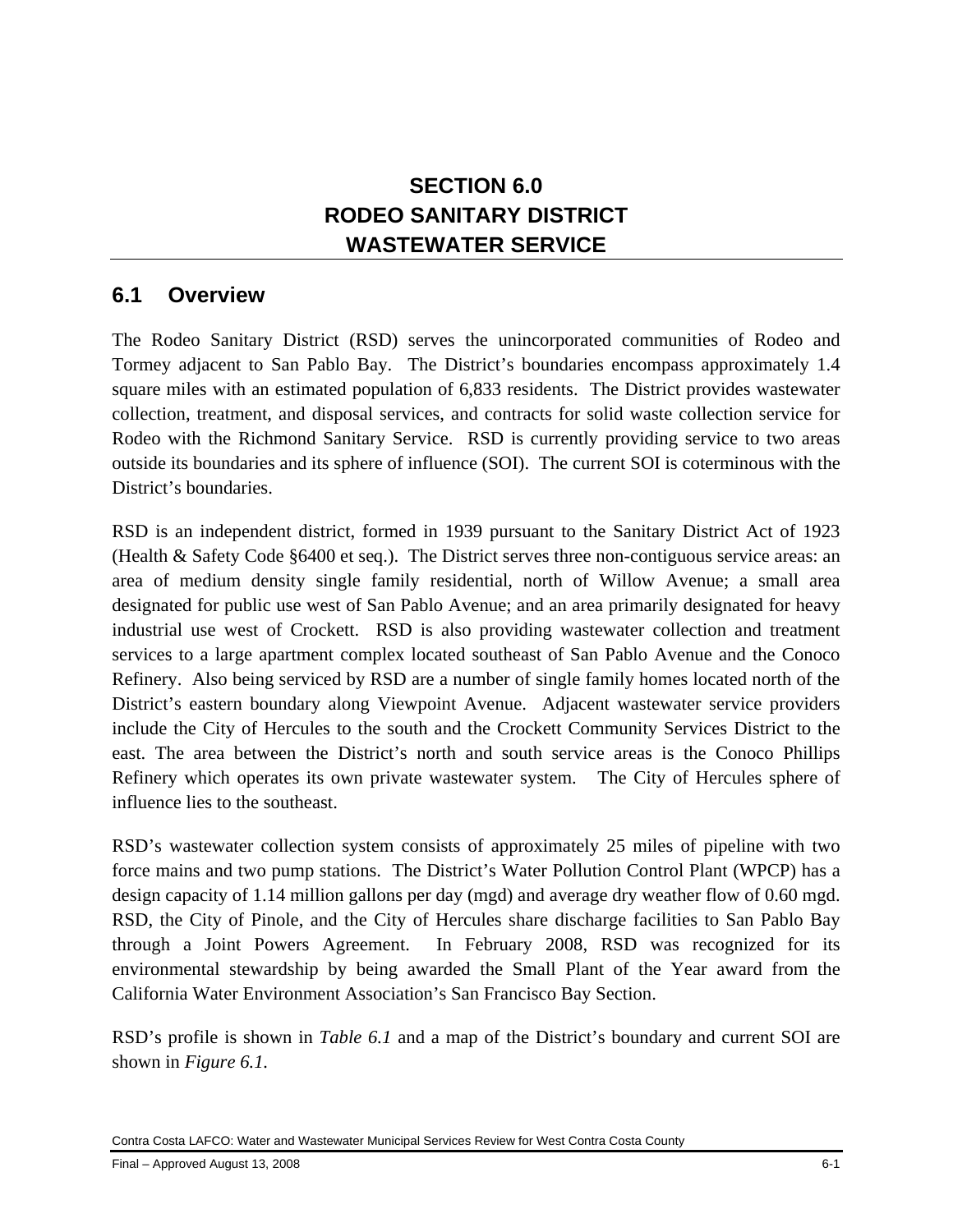| <b>Service Area / Financial Summary</b>                   |                                                                                                    |  |
|-----------------------------------------------------------|----------------------------------------------------------------------------------------------------|--|
| <b>District Office</b>                                    | 800 San Pablo Avenue                                                                               |  |
|                                                           | Rodeo, CA 94572                                                                                    |  |
|                                                           | (510) 799-2970                                                                                     |  |
|                                                           | http://rodeosan.org                                                                                |  |
| Service Area:                                             | 1.4 square miles                                                                                   |  |
| Population:                                               | 6,833 (Year 2007) / 7,990 (Year 2030)                                                              |  |
|                                                           | Average Annual Growth Rate = $0.7\%$                                                               |  |
| Operating Budget (FY 2007-2008):                          | Revenues / Expenditures: \$1,929,166 / \$1,909,090 (forecast)                                      |  |
|                                                           | Net Assets at June 30, 2007: \$4,879,829                                                           |  |
| <b>Wastewater Service Data</b>                            |                                                                                                    |  |
| <b>Services</b>                                           | Wastewater Collection, Treatment, Disposal                                                         |  |
|                                                           | Solid Waste Collection                                                                             |  |
| <b>Sewer Service Accounts</b>                             | Approx. 2,500                                                                                      |  |
| Miles of Sewer Gravity Pipeline / Number of Pump Stations | 25 miles / 2 pump stations                                                                         |  |
| Average Age of Collection System                          | Approx. 50 years (1)                                                                               |  |
| Avg. Dry Weather Flow / Avg. Wet Weather Flow             | $0.60$ mgd $/ 0.75$ mgd                                                                            |  |
| Wastewater Treatment / Design Capacity                    | RSD Water Pollution Control Plant - 1.14 mgd                                                       |  |
| <b>RWQCB Region</b>                                       | Region 2 - San Francisco Bay                                                                       |  |
| Orders                                                    | Order No. R2-2006-0062 - Waste Discharge Requirements                                              |  |
| $(4)$ $\overline{1}$                                      | Order No. 2006-0003 - Statewide General Waste Discharge<br>Requirements for Sanitary Sewer Systems |  |

**Table 6.1 Rodeo Sanitary District Wastewater Service Information** 

(1) No accurate records exist to accurately provide an average age. About half the system was built in 1969 – 1975. Age is only an estimation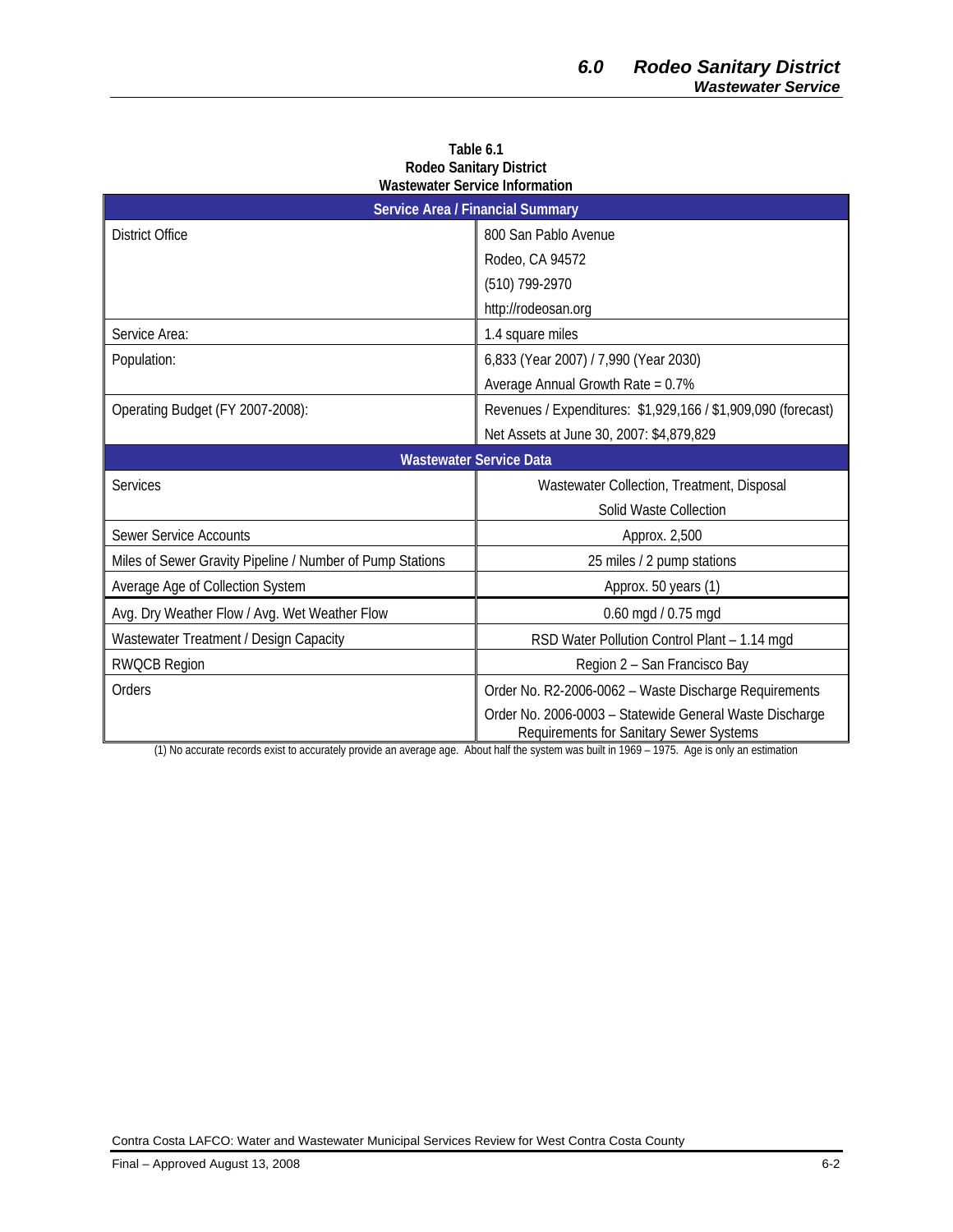# Rodeo Sanitary District



by Contra Costa County Community Development, GIS Group 651 Pine Street, 4th Floor North Wing, Martinez, CA 94553-0095 37:59:48.455N 122:06:35.384W

Map oreated 6/19/2008 Prevention Development Dependient with use an unit une CA State Doard of Equality Six-Truy and State and State Archives and CAS and Capital Capital Capital Capital Capital Capital Capital Capital Capi Development Department with data from the Contra Costa County GIS Program. Some base data, primarily City Limits, is derived from the CA State Board of Equalization's tax rate areas. While obligated to use this data the County assumes no responsibility for its accuracy. This map contains copyrighted information and may not be altered. It may be reproduced in its current state is contained. Users of this map agree to re County of Contra Costa disclaimer of liability for geographic information.

0 0.125 0.25 0.5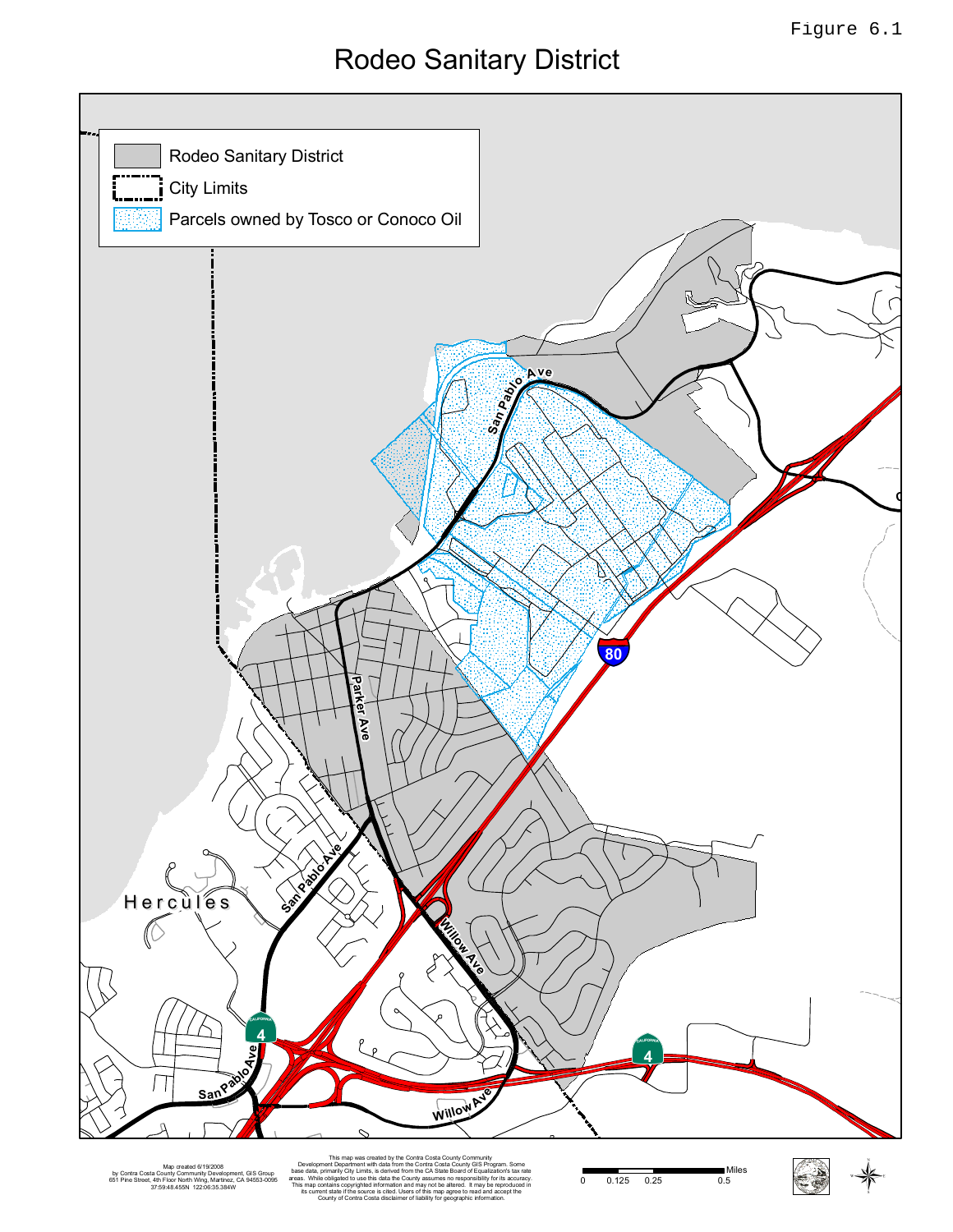## **6.2 Growth and Population Projections**

RSD serves an area of approximately 1.4 square miles that includes the unincorporated communities of Rodeo and Tormey. The current estimated population within the District's boundaries is 6,833 residents. Should RSD annex the two areas being served by RSD which are outside of the existing boundaries, the population estimates could increase significantly. Based on the Association of Bay Area Government's (ABAG) 2005 Census Tract Projection data, this is expected to reach 7,990 by 2030 with an average annual growth rate of 0.7 percent.

The primary land uses within the District's boundaries include single family high density residential and heavy industrial. The District's customers are approximately 90 percent residential and 10 percent commercial, with no industrial accounts. The District's boundaries are within the County Urban Limit Line approved by the voters in 2006.

The County's 2020 General Plan outlines policies for Rodeo that are intended to transform the community. Long-term projects include rehabilitation and revitalization of Old Rodeo, creating a more pedestrian and family-friendly waterfront, and developing Commercial Recreation businesses in the area. The District's waterfront facility has been identified as an end-point for a waterfront promenade, and it is not contemplated that the District would be asked to relocate its facilities.

The policies of the General Plan focus on rehabilitation and increasing open space opportunities. However, the policies also include intensifying development with live/work units in commercial areas and potential multi-family residential units along the waterfront.

Growth within RSD's service area will primarily occur through infill and redevelopment. There will be an increased need to provide cost-effective wastewater services given the urban development and increasingly stringent water quality standards. The District will need to continue to implement capital improvements to ensure adequate service levels for existing and new customers, including pipeline replacements, rehabilitation of the pump stations and force main, and treatment plant improvements.

## **6.3 Infrastructure Needs or Deficiencies**

RSD's infrastructure includes a wastewater collection and conveyance system; a secondary level treatment facility in Rodeo; and disposal facilities that are shared with the cities of Pinole and Hercules through a joint powers agreement. The District has been working to rehabilitate its infrastructure and maintain regulatory compliance following years of deferred maintenance that resulted in serious environmental issues. The success of this effort was recently recognized with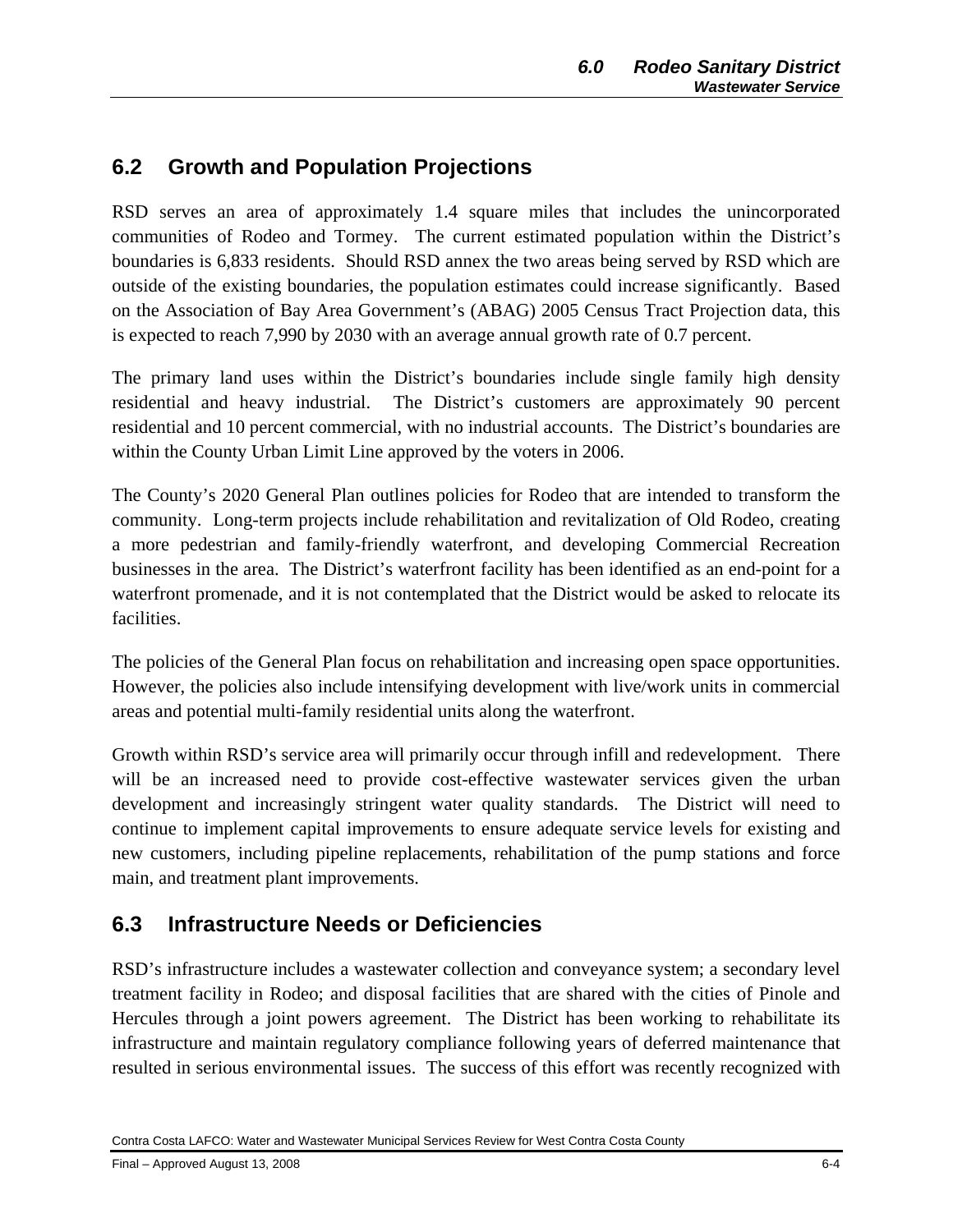RSD receiving the Small Plant of the Year award from the California Water Environment Association's San Francisco Bay Section. *Table 6.2* summarizes RSD's facilities:

| <b>Wastewater System Overview</b>                      |                                                  |  |
|--------------------------------------------------------|--------------------------------------------------|--|
|                                                        | Quantity                                         |  |
| Sewer Service Accounts                                 | Approx. 2,500                                    |  |
| Sewer Gravity Pipelines / Force<br>Mains               | 25 miles gravity pipeline / 0.4 miles force main |  |
| <b>Pump Stations</b>                                   | 2                                                |  |
| Average Age of Collection System                       | Estimated 50 years                               |  |
| Average Dry Weather Flow /<br>Average Wet Weather Flow | $0.60$ mgd<br>$0.75$ mgd                         |  |
| <b>Treatment Plant Design Capacity</b>                 | $1.14 \text{ mgd}$                               |  |
| <b>Effluent Disposal</b>                               | Discharged to San Pablo Bay                      |  |

| Table 6.2                      |
|--------------------------------|
| <b>Rodeo Sanitary District</b> |
| Wastewater System Overview     |

#### **6.3.1 Collection and Conveyance System**

RSD serves approximately 2,500 accounts, of which 90 percent are residential and 10 percent are commercial. The District operates and maintains sanitary sewer pipelines, a 2000-foot force main, an 8000-foot force / gravity main and two pumping stations that convey wastewater to the District-owned wastewater treatment plant in Rodeo.

The District has identified and is addressing issues associated with the collection system. The oldest portions of the system date back approximately 100 years to when the system was originally constructed and privately owned. The system was designed to drain to Rodeo Creek; treatment facilities were added in the 1950's. Many of the older sewers are not well engineered or properly installed, and many were installed along the property lines of residential backyards with limited access. Pipes are undersized, and there were numerous lines that had insufficient manhole access. The District has addressed the manhole issue and have fixed most of the areas with insufficient access. Due to the condition of the system, infiltration and inflow is an issue, and many lines are surcharged during wet weather. RSD is implementing an in-house intensive smoke testing of two main sections of the collection system. These two areas are the likely source of significant I/I issues due to the many backyard sewer lines.

RSD is implementing a multi-phased collection system rehabilitation program. In the first phase, the District digitally mapped the system and developed a hydraulic model. Phase II is currently underway and includes correcting hydraulic deficiencies and addressing inflow and infiltration. The District also plans to develop an ordinance requiring property owners to correct structural deficiencies in private laterals. The third phase will continue replacement of deteriorated pipe segments and continue corrective actions for infiltration and inflow.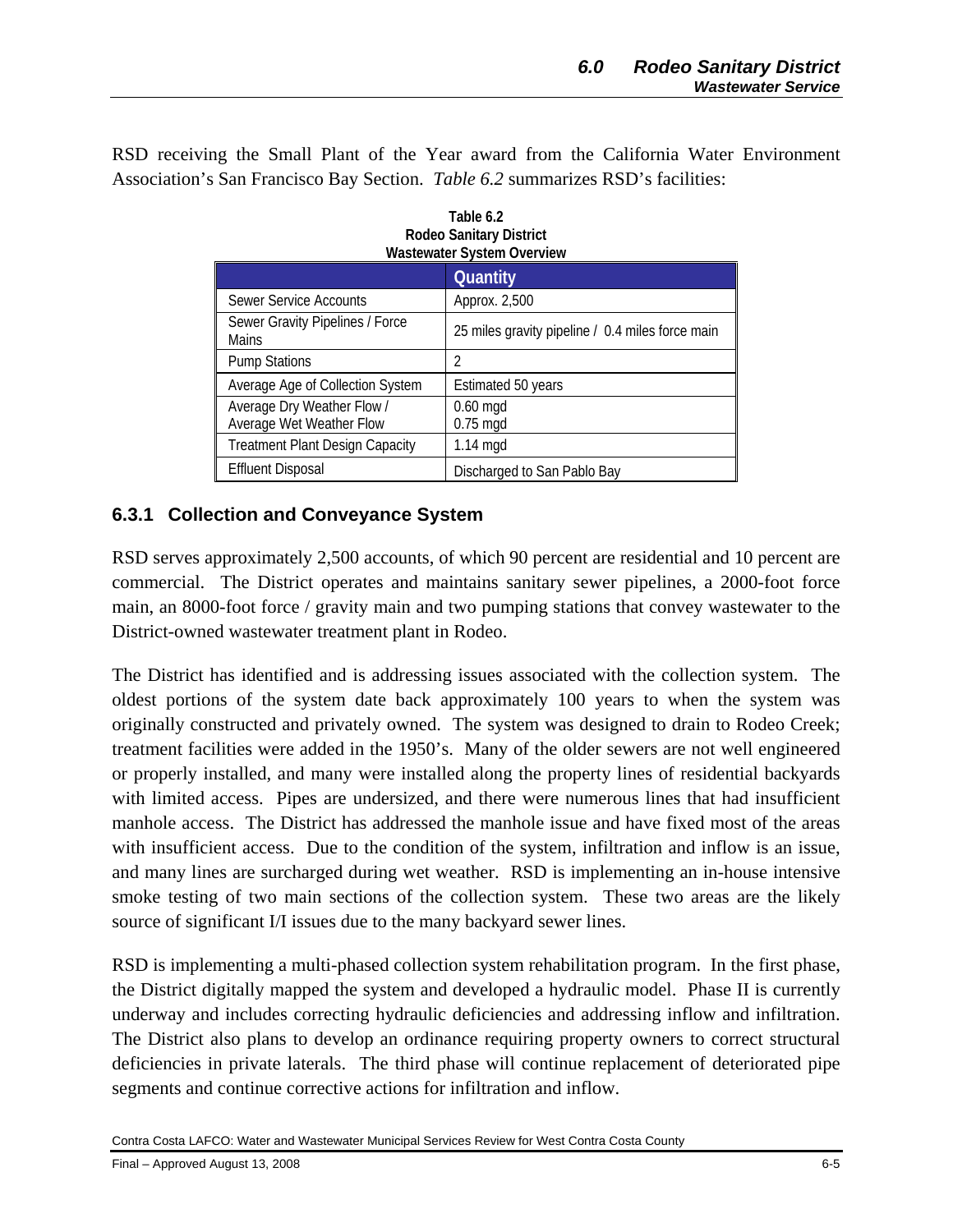The force main was installed in the mid-1950s and is approaching the end of its useful life. Improvements to the main pump station have been done on an as needed basis. Significant refurbishments may be needed in the future. The District has been performing inspections of the main which have shown it to be in good shape. The District is also preparing to do a corrosivity analysis on the soil around the force main to provide additional information. A new access vault will be installed later this year which will provide access for more extensive inspections.

In its five-year Strategic Plan prepared in August 2006, the District has identified \$2.73 million in major capital projects for the collection and conveyance system, including \$1.28 million for the second and third phases of collection system rehabilitation program, and \$1.45 million for rehabilitation of the pump station and force main. For FY 2006-2007, the District approved \$534,000 for the second phase of the collection system rehabilitation project. The third phase of the collection system program and the pump station/force main rehabilitation are scheduled for FY 2008-2009.

The State Water Resources Control Board (SWRCB) maintains an online database, the California Integrated Water Quality System (CIWQS), where permit violations and sewer system overflows (SSOs) are reported. In 2006, the SWRCB adopted the Statewide General Waste Discharge Requirements for Sanitary Sewer Systems (WQO No. 2006-003-DWQ) and RSD (as part of the San Francisco Region) must now report all SSOs to the CIWQS. According to the online database, the District had one major SSO that occurred in January 2008. The District cleaned the line and had all downstream sewer lines inspected to identify capacity issues.

RSD is preparing its Sewer System Management Plan (SSMP) in accordance with the requirements of the SWRCB's General Waste Discharge Requirements for Sanitary Sewer Systems (Order No. 2006-0003-DWQ). The Plan includes a Fats, Oils and Grease Control Program, which is expected to reduce the number of blockages and retain capacity within the sewer system. RSD has an Overflow Emergency Response Plan and has an action plan in place in the event of a force main break.

## **6.3.2 Treatment Plant**

RSD's Water Pollution Control Plant (WPCP) is located at 800 San Pablo Avenue in Rodeo. The plant has a permitted capacity of 1.14 mgd; the current average dry weather flows are approximately 0.60 mgd with average wet weather flows of 0.75 mgd. The wastewater receives secondary treatment and is discharged to San Pablo Bay. In January 2008, the District was assessed \$45,000 in Mandatory Minimum Penalties by the San Francisco Regional Water Quality Control Board (RWQCB) due to numerous violations of the effluent limits in its NPDES permit between December 2002 and December 2006. However, the Regional Board staff notes that the District has made a number of upgrades and modifications to its treatment facilities and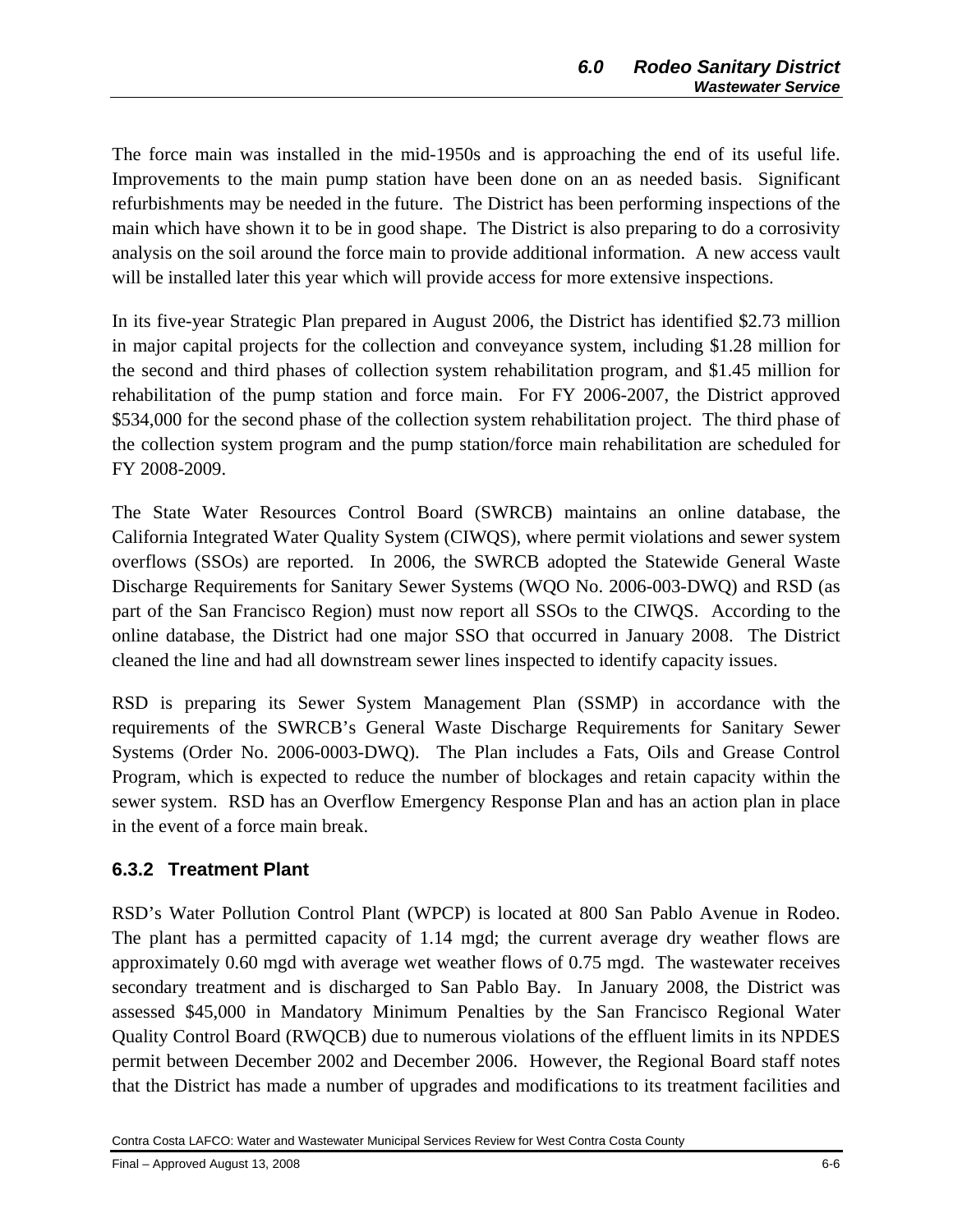the compliance history is greatly improved since the start of 2006. The RWQCB approved a Supplemental Environmental Project (SEP) for RSD to spend \$30,000 of the fine money. This project includes the development and implementation of an ordinance that establishes requirements to inspect and repair/replace a sewer lateral during the sale of a home or when a major building permit is pulled. Additionally the SEP will develop and implement a grant program for voluntary sewer lateral replacement.

In 2005, the District replaced the aeration delivery equipment for the biological reactors, decreasing power consumption by nearly 30 percent (estimated 240,000 lbs of CO2 removed from the atmosphere). The District also replaced the chemical storage and feed systems for disinfection and dechlorination. This has also reduced chemical usage by approximately 35%.

The District is installing a Supervisory Control and Data Acquisition (SCADA) system in order to improve system performance and allow for immediate response to critical systems.

RSD has identified \$2.87 million in major capital projects for the treatment facility in its fiveyear Strategic Plan (August 2006). This includes the second and third phases of the SCADA system, and other equipment replacement. The major expense is for a new redundant primary clarifier estimated at \$1.15 million; this project is planned for FY 2010-2011. For FY 2006- 2007, the District approved \$95,000 to replace the primary clarifier mechanism which has been completed.

In February 2008, RSD was awarded the Small Plant of the Year award from the California Water Environment Association's San Francisco Bay Section. This award recognizes environmental stewardship and affirms the significant progress the District has made in improving its infrastructure and managing operations.

## **6.3.3 Disposal Facilities**

In 1977, RSD, the City of Hercules, and the City of Pinole entered into a joint powers agreement for the purpose of providing deepwater disposal facilities. Treated wastewater from the RSD WPCP and the Pinole-Hercules WPCP is discharged through a combined deep-water outfall into San Pablo Bay. Increasingly stringent water quality standards for San Pablo Bay will require that RSD and the two cities continue to implement improvements to their treatment processes and carry out preventive programs to avoid wastewater loading that requires additional treatment.

## **6.3.4 Summary**

RSD's infrastructure consists of a wastewater collection and conveyance system and treatment facilities. The disposal facilities are jointly owned by RSD and the cities of Pinole and Hercules.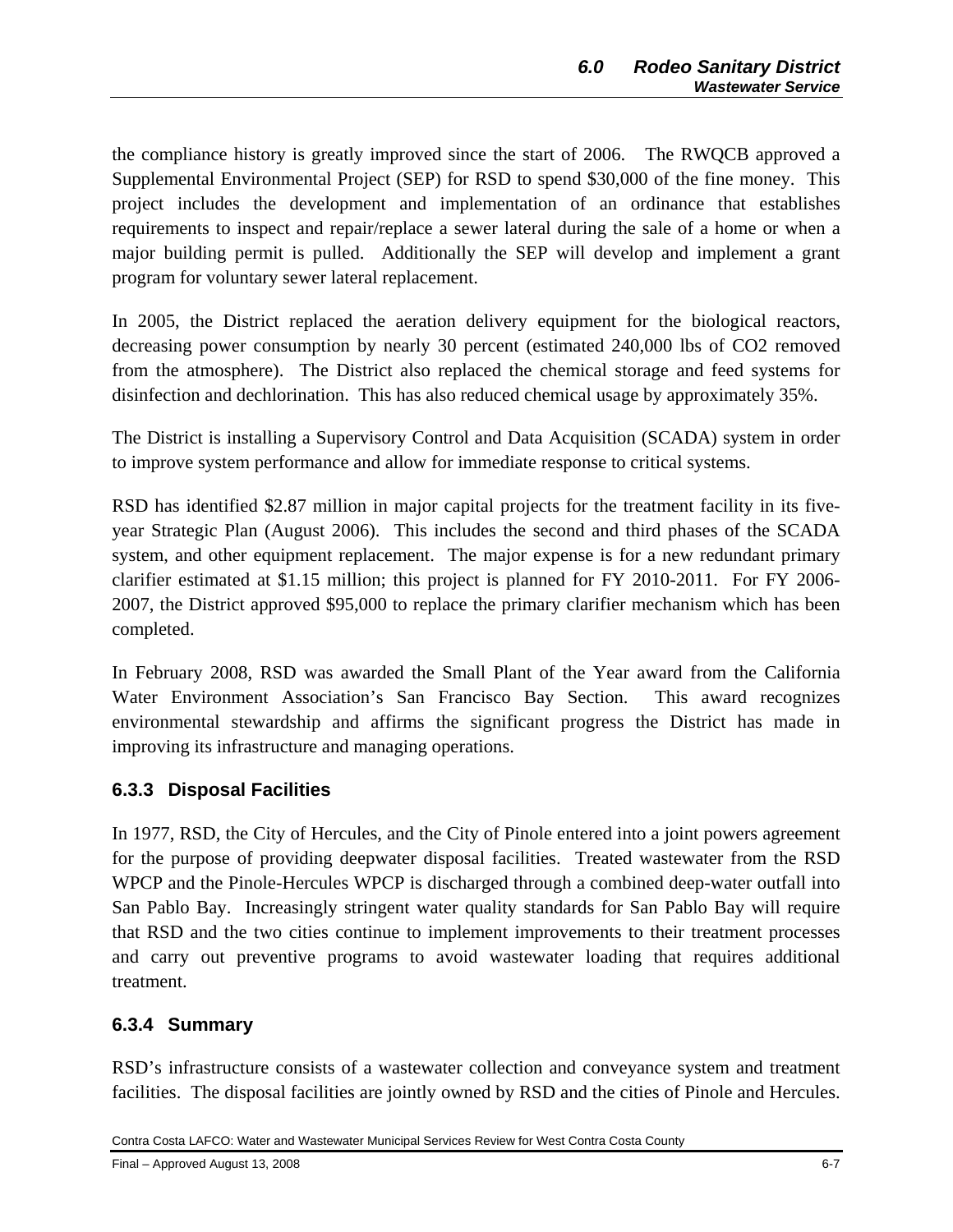RSD's infrastructure is in fair condition; the District is working to correct issues stemming from years of deferred maintenance and delayed capital improvements. The District has identified infrastructure needs in its five-year Strategic Plan prepared in August 2006, and uses the Plan for capital improvement planning. In order to meet regulatory requirements and ensure adequate service for existing and new customers, the District will need to continue to implement capital projects for the collection and conveyance system as well as the treatment facilities. The District has made significant progress in the past several years to address deficiencies and achieve regulatory compliance.

## **6.4 Financing Constraints and Opportunities**

RSD's primary source of operating revenue is sewer service charges. The District also receives a portion of the one percent property tax and franchise fees from solid waste collection services. Additional revenue is derived from interest income on investments and connection fees.

| <b>Rodeo Sanitary District</b><br><b>Financial Summary</b> |                        |                               |                        |                                 |
|------------------------------------------------------------|------------------------|-------------------------------|------------------------|---------------------------------|
|                                                            | FY 2004/2005<br>Actual | FY 2005/2006<br><b>Actual</b> | FY 2006/2007<br>Actual | FY 2007/2008<br><b>Budgeted</b> |
| <b>Operating Revenues</b>                                  | \$1,476,274            | \$1,611,905                   | \$1,887,520            | \$1,929,166                     |
| <b>Operating Expenses</b>                                  | \$1,674,080            | \$1,811,919                   | \$1,947,446            | \$1,909,090 (forecast)          |
| Net Non-operating                                          | \$206,706              | \$139,611                     | \$296,240              | Not available until 1           |
| Revenues / (Expenses)                                      |                        |                               |                        | <b>July 2008.</b>               |
| Contributions                                              |                        |                               |                        |                                 |
| Change in Net Assets                                       | \$8,900                | (\$60,403)                    | \$(131,548)            | Not available $-1/7/08$         |
| Net Assets, Beg of Year                                    | \$3,797,378            | \$3,806,278                   | \$3,745,875            | \$3,879,417                     |
| Net Assets, End of Year                                    | \$3,806,278            | \$3,745,875                   | \$3,879,471            | Not available - 1/7/08          |

*Table 6.3* summarizes the financial history of the District.

RSD has limited reserves due to management decisions in the 1980's and 1990's, as well as the significant capital needs it has been addressing over the past several years. However, the District is planning to build reserves going forward.

In 2003, the District obtained a ten-year loan of \$1,500,000 with an interest rate of 3.76 percent. At June 30, 2007 the outstanding balance was \$966,037. In 2006, the District entered into a lease purchase agreement in the amount of \$534,937 to fund the collection system rehabilitation project. The ten-year note has an interest rate of 4.65 percent. At June 30, 2007 the outstanding balance was \$513,624. Both loans are secured by the net revenue of the system. Annual debt service is approximately \$214,000.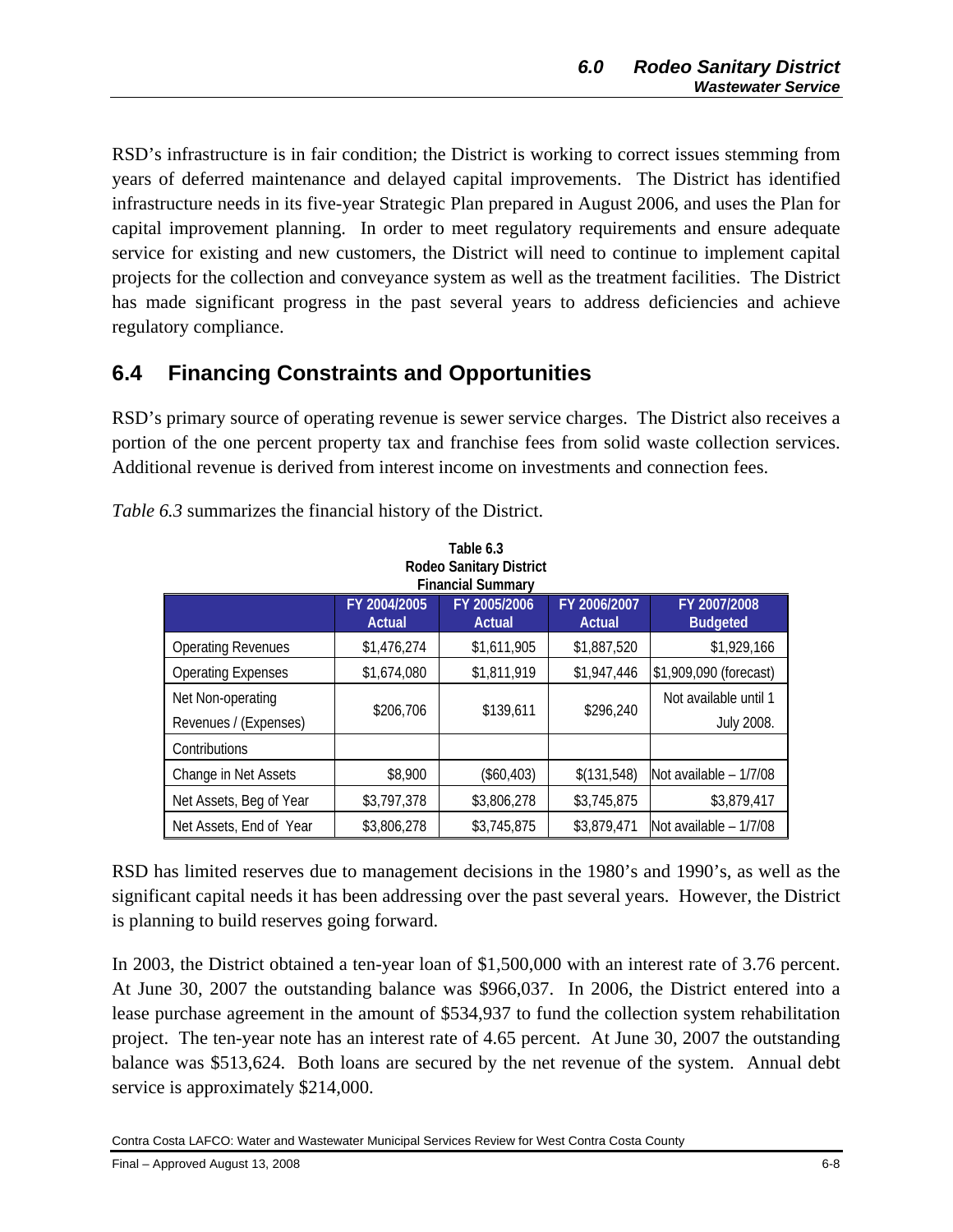RSD has increased its annual wastewater service rates from \$383 in FY 2002-2003 to \$558.31 in FY 2007-2008. Per the terms of the loans the District must maintain adequate net revenues to meet debt service requirements. The District notes that it is increasingly challenging to meet regulatory requirements, and the ability to increase rates is limited due to the low per capita income within their service area. The District pursues grants and low interest loans where feasible.

## **6.5 Cost Avoidance Opportunities**

RSD is avoiding power costs through infrastructure improvements for its treatment facility. In addition, treatment system improvements have reduced the amount of chemicals needed, providing an additional cost savings.

It should be noted that RSD has made significant progress in improving its infrastructure, which will reduce the risk of future violations and penalties. RSD plans to develop an ordinance that will require property owners to repair private sewer laterals, reducing the impact on Districtowned infrastructure. The District is also addressing infiltration and inflow issues, which will reduce the amount of wastewater that must be treated.

## **6.6 Opportunities for Rate Restructuring**

RSD reviews its service charges annually. The District charges an annual service charge for residential customers. The 2007-08 rate of \$558.31 per year reflects a \$17.31 increase over 2006-07 rates; the previous rate increase was in July 2002. The annual sewer service charge is collected through the property tax roll. As noted above in *Section 6.3*, the District's ability to increase rates is limited due to the low per capita income within the RSD service area.

Commercial customers pay the same service charge as residential accounts. The District should consider the benefits of a commercial/industrial rate structure that is based on actual wastewater flows and wastewater loading. A flat rate structure for residential sewer service is common. Although rates based on actual wastewater flows (or winter water usage) would ensure that the cost for service is borne by the user, the cost to implement and maintain this type of rate structure generally outweighs the benefits for residential accounts.

A portion of the one percent property tax collected on property within the RSD boundaries accrues to the District.

The current wastewater service rates are summarized in *Table 6.4*.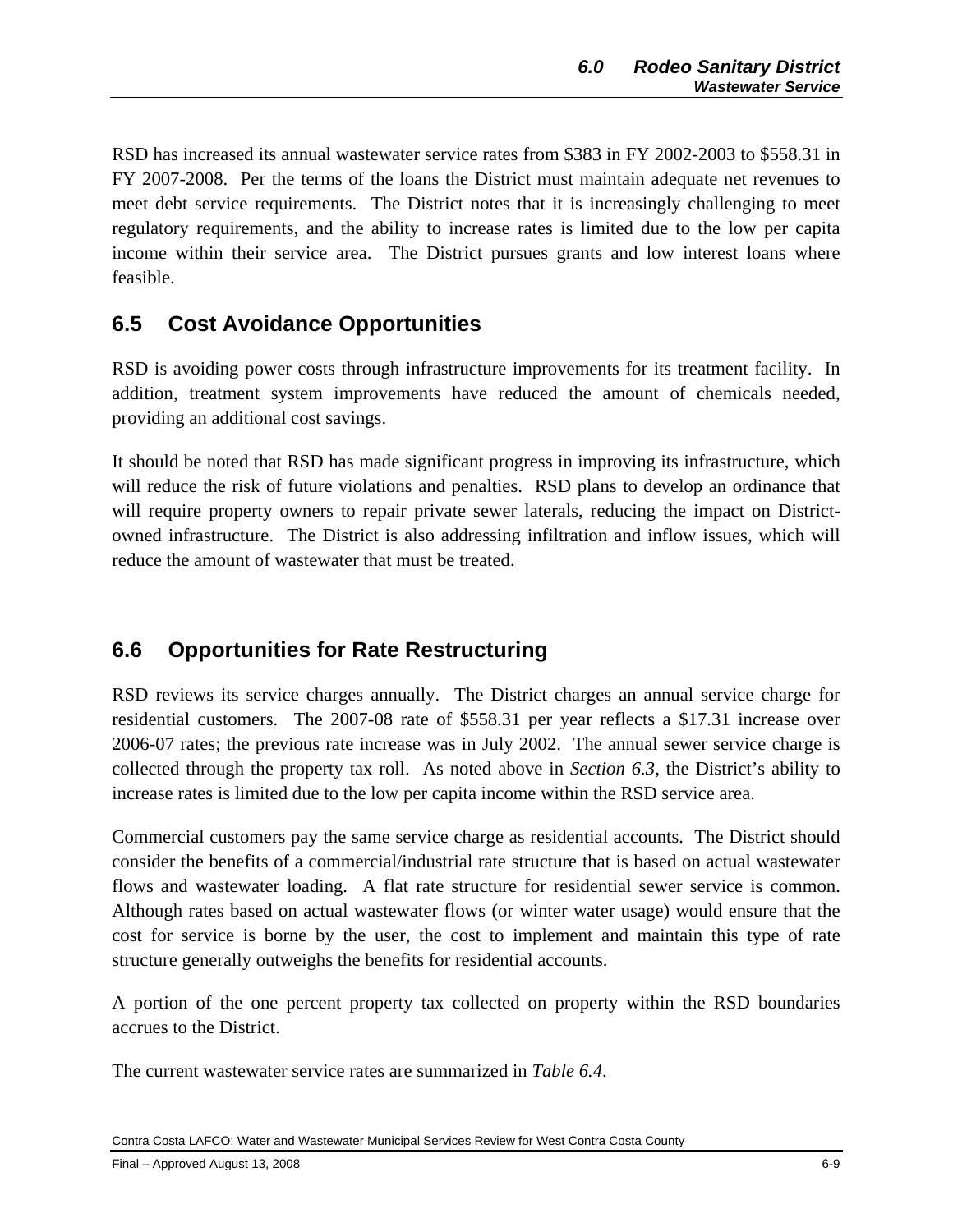| $1001$ vo $110010110101$ vol 1100 01101 go |                             |
|--------------------------------------------|-----------------------------|
| Type                                       | Rate                        |
| Single Family Residential                  | \$46.53/month (\$558.31/yr) |
| Commercial                                 | \$46.53/month (\$558.31/yr) |

**Table 6.4 Rodeo Sanitary District Service Area 2007-08 Wastewater Service Charge** 

RSD's current connection fee for residential and commercial units is \$5,000. Given the increasingly stringent regulatory requirements, impacts of new service on the collection and conveyance system, and the likely need for enhanced treatment processes in order to meet future regulations, the District should evaluate the connection fee to ensure that it is adequate.

## **6.7 Opportunities for Shared Facilities**

RSD currently shares disposal facilities with the cities of Pinole and Hercules. The three entities share in the cost to operate and maintain the facilities, based on their proportional share of wastewater flows.

In its response to this MSR, RSD noted the potential opportunity for the District to provide treatment services for a portion of Hercules. The District identified two subdivisions adjacent to the District's boundaries – Fox Boro and Victoria by the Bay – that could be connected to the RSD system. This would free up capacity at the Pinole-Hercules WPCP, which is currently operating at capacity. No studies have been conducted to evaluate this opportunity; however, Pinole, Hercules, and the West County Wastewater District (WCWD) are currently working on two parallel studies to evaluate the potential for wastewater from Pinole and Hercules to be treated at the WCWD WPCP.

## **6.8 Evaluation of Management Efficiencies**

RSD operates under the direction of the District Engineer-Manager and oversight of a fivemember elected Board of Directors. In 2006, the District prepared a five-year Strategic and Financial Requirements Plan that described the condition of the infrastructure and the capital projects needed, as well as the staffing requirements to effectively manage and operate the district's facilities. The District operates with minimal staff, and contracts for some services such as engineering consulting and surveying. The District uses its strategic planning and capital and operations budgets to guide district operations.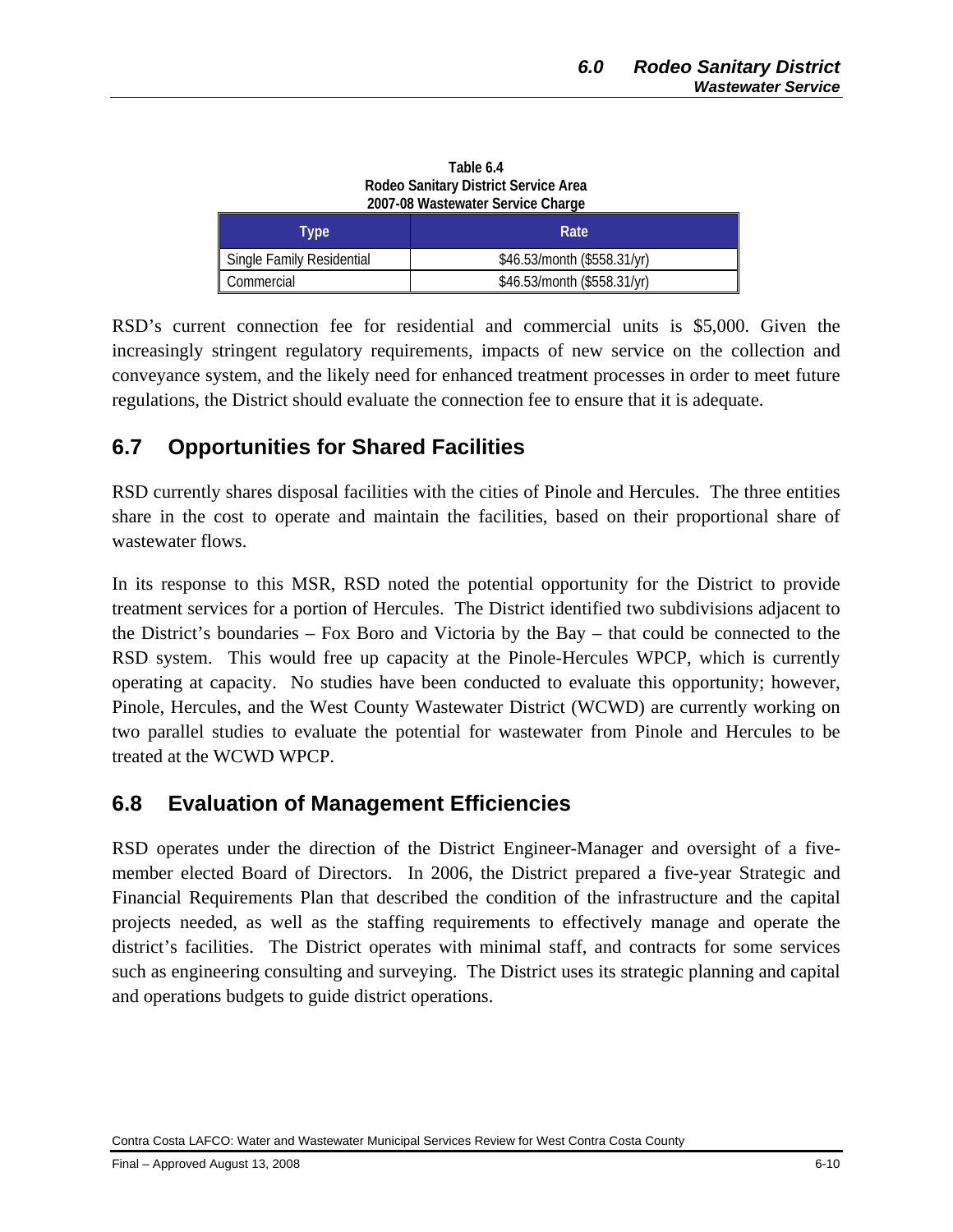## **6.9 Government Structure Options**

RSD provides wastewater collection, treatment and disposal services for the unincorporated communities of Rodeo and Tormey. The District is serving two areas which are outside its current boundaries. There will be an increased need for cost-effective wastewater services within western Contra Costa County given current urban land uses, aging wastewater infrastructure, and increasingly stringent water quality standards. The District has planned for service needs through its five-year Strategic Plan.

The Crockett Community Services District (CCSD) provides wastewater service to the east of RSD's northern service area. CCSD was formed in 2006 through the reorganization of three special districts: Crockett-Valona Sanitary District, County Sanitation District No. 5 (Port Costa), and County Service Area P-1. The area is served by a treatment plant operated by C&H Sugar with discharge to the Carquinez Strait. Formation of CCSD was approved by the voters after an extensive stakeholder process that evaluated a number of service alternatives. A reorganization with RSD is not considered a viable alternative at this time.

Three government structure options were identified:

- Maintain the status quo
- Consolidate sanitary sewer service with a portion of the City of Hercules
- Amend the SOI and annex the two areas currently being served by RSD

*Maintain the status quo:* RSD is currently providing wastewater collection, treatment and disposal services for residences and businesses within its boundaries. The District is providing adequate service, maintains its infrastructure, and is financially stable. The District is rehabilitating its infrastructure and is implementing programs and practices that improve cost efficiency. The benefits of this option are continuation of service and economies that benefit ratepayers.

*Consolidate sanitary sewer service with a portion of Hercules:* The City of Hercules provides wastewater services within its corporate boundaries to the south of RSD. Currently, the City operates the collection system and the wastewater is directed to the Pinole-Hercules WPCP which is operated by the City of Pinole. The Pinole-Hercules WPCP is reaching capacity and the cities are exploring alternatives with the West County Wastewater District to the south. RSD noted that there may be opportunity for RSD to provide treatment for two subdivisions within the northern portion of the City. The RSD WPCP has a permitted design flow capacity of 1.14 mgd, although the District notes that a study conducted indicates capacity may be 1.5 mgd (Rodeo Sanitary District Wastewater Treatment Plant Capacity Study – January 2006). Current average dry weather flows are 0.60 mgd. However, the RSD collection system has significant infiltration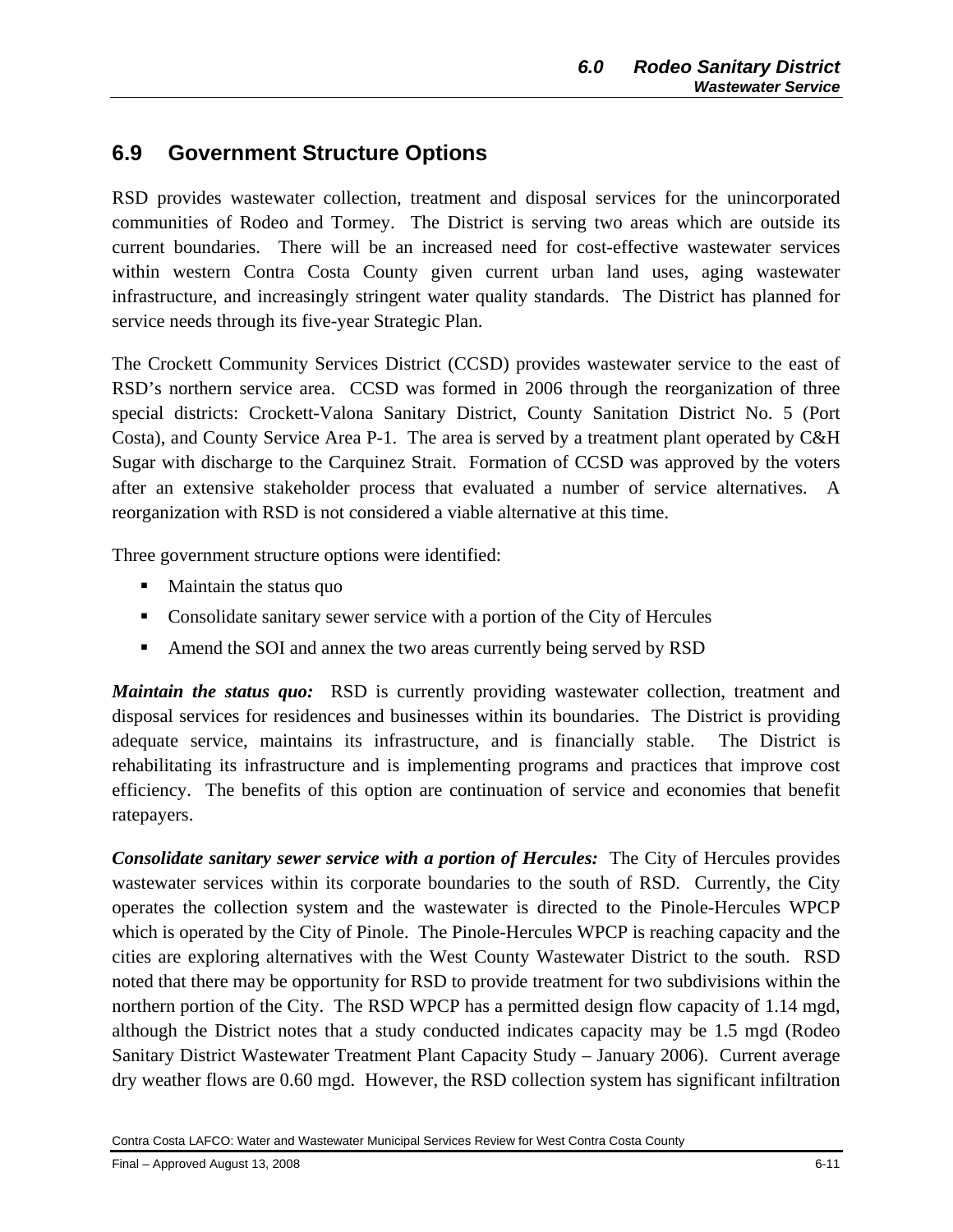and inflow issues that increase wet weather flows to 0.75 mgd. Under this option, RSD would provide service to the Fox Boro and Victoria by the Bay subdivisions; this service could be limited to treatment and disposal or could include the District owning and operating the local collection system. Further study would be required to determine the benefits and costs of this approach, including the capacity of the RSD WPCP, the condition of the collection system within the Hercules subdivisions, and the ability for RSD to receive RWQCB approval for an increase in capacity. The advantages of consolidation may include economies of scale due to operational efficiencies for ratepayers in RSD and Hercules. However, a consolidation could result in increased costs, loss of efficiency, and loss of local control over capital improvements.

*Amend the SOI and Annex the areas currently being served by RSD:* RSD is presently providing wastewater collection and treatment services to two areas which the District thought was annexed into the District. No records could be found by the District, by LAFCO, or by any county agency to support either of these areas being annexed into RSD. One of the areas, the Bayo Vista development consists of an apartment complex. The second area, referred to as Viewpoint after one of the major street in the community, Viewpoint Blvd., consist of single family homes. It is the consultants recommendation that since RSD is already providing services into these areas, the District should pursue annexation of these two areas so that the residents of those areas have the opportunity of full participation with the District.

## **6.10 Local Accountability and Governance**

| Table 6.5<br>Rodeo Sanitary District Governance |                                                                      |                     |                       |
|-------------------------------------------------|----------------------------------------------------------------------|---------------------|-----------------------|
| Date Formed:                                    | December 18, 1939                                                    |                     |                       |
| <b>Statutory Authorization:</b>                 | Sanitary District Act of 1923 (Health and Safety Code §6400 et seq.) |                     |                       |
| <b>Board Meetings:</b>                          | District Office, 2 <sup>nd</sup> Tuesday of each month at 6:00 pm    |                     |                       |
| <b>Member</b>                                   | <b>Title</b>                                                         | <b>Term Expires</b> | Compensation*         |
| Barbara Russey                                  | President                                                            | 2008                |                       |
| Alan Leal                                       | <b>Vice President</b>                                                | 2010                |                       |
| Mike Carlson                                    | Secretary                                                            | 2008                | \$100/Board meeting + |
| Chris Brooks                                    | <b>Director</b>                                                      | 2008                |                       |
| <b>Robert Russey</b>                            | <b>Director</b>                                                      | 2010                |                       |

RSD operates under the oversight and guidance of a five-member Board of Directors elected at large by voters within the district. The District's governance is summarized in *Table 6.5* below.

*\* Directors receive no benefits.* 

Meeting notices and agendas are posted at least 72 hours in advance at the District office. District meetings are open and accessible to the public. The District is developing a website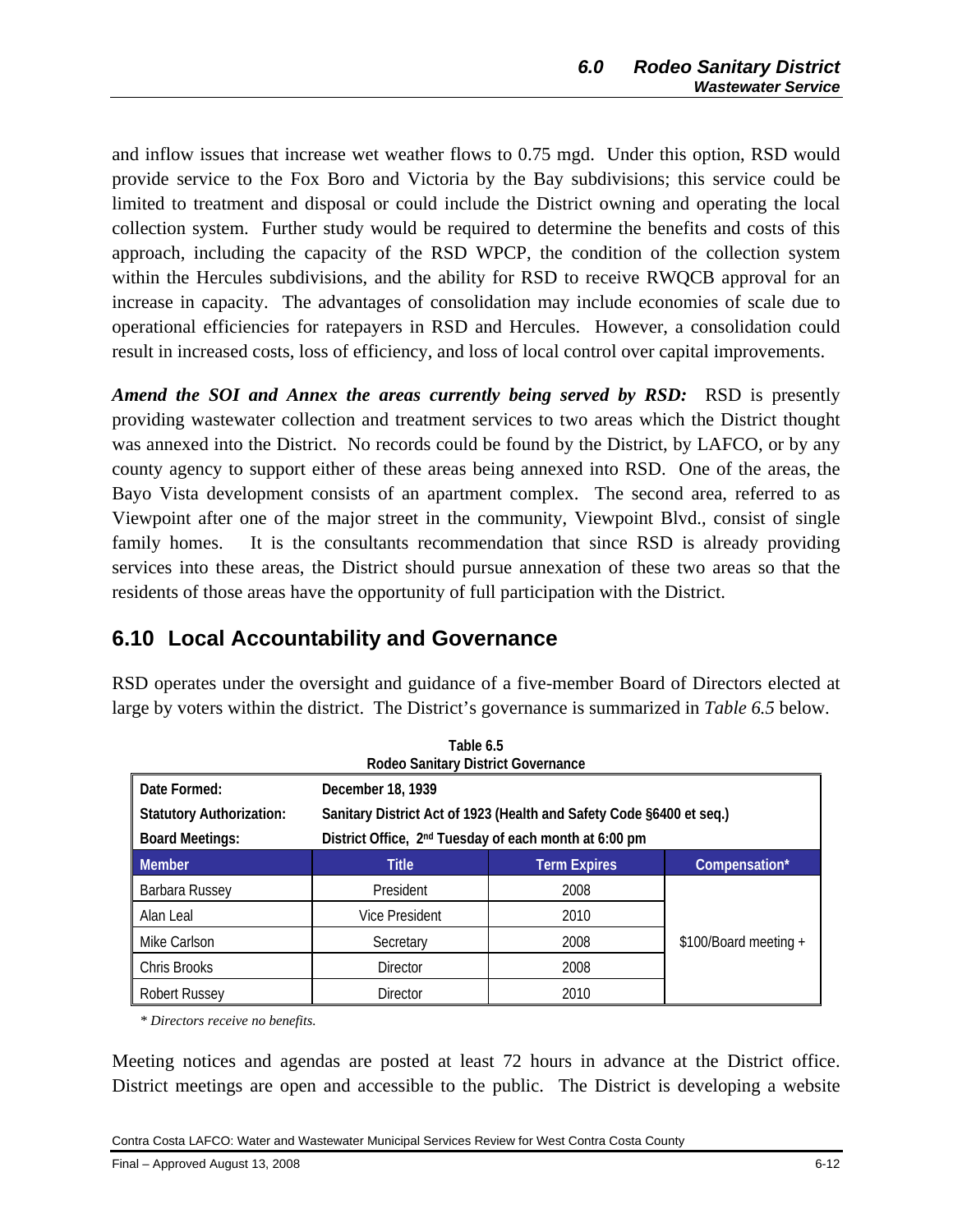(http://rodeosan.org) that will be used to provide public information. The website has been under construction for several months, and the District should consider making it a priority to complete the project.

## **6.11 Sphere of Influence Recommendations**

The Cortese-Knox-Hertzberg Local Government Reorganization Act of 2000 requires that LAFCO review and update the sphere of influence (SOI) for each of the special districts and cities within the county. $1$ 

RSD provides wastewater collection, treatment and disposal services for the unincorporated communities of Rodeo and Tormey. The District's SOI is coterminous with its boundaries. RSD is currently providing service to two inhabited areas that are outside of the current SOI and boundaries of the District.

There will be an increased need for cost-effective wastewater services within the RSD service area given current urban land uses and increasingly stringent water quality standards. The District has planned for service needs through its five-year Strategic Plan.

The District shares boundaries with adjacent wastewater service providers, including the Crockett Community Services District and the City of Hercules. As discussed in *Section 6.9*, further study would be needed to determine whether operational efficiencies, costs savings, and other benefits would be achieved through consolidating sanitary sewer service with a portion of Hercules.

Given the considerations outlined above, five options are identified for the RSD SOI:

- **Retain the existing SOI:** If LAFCO determines that the existing government structure is appropriate, then the existing SOI should be retained. The District would continue to include the areas within its boundaries in its long-term facilities and capacity planning based on the adopted land uses.
- **Reduce the SOI:** If LAFCO determines that an area or community should be served by an agency other than RSD (such as the City of Hercules or the Crockett Community Services District) then reducing the District's SOI (and expanding the SOI of the other agency) would be appropriate. This would not change current service to those areas, but would result in the affected agencies adjusting capital and long-term operational planning.

 $\overline{a}$ <sup>1</sup> State of California Government Code Section 56425 et seq.

Contra Costa LAFCO: Water and Wastewater Municipal Services Review for West Contra Costa County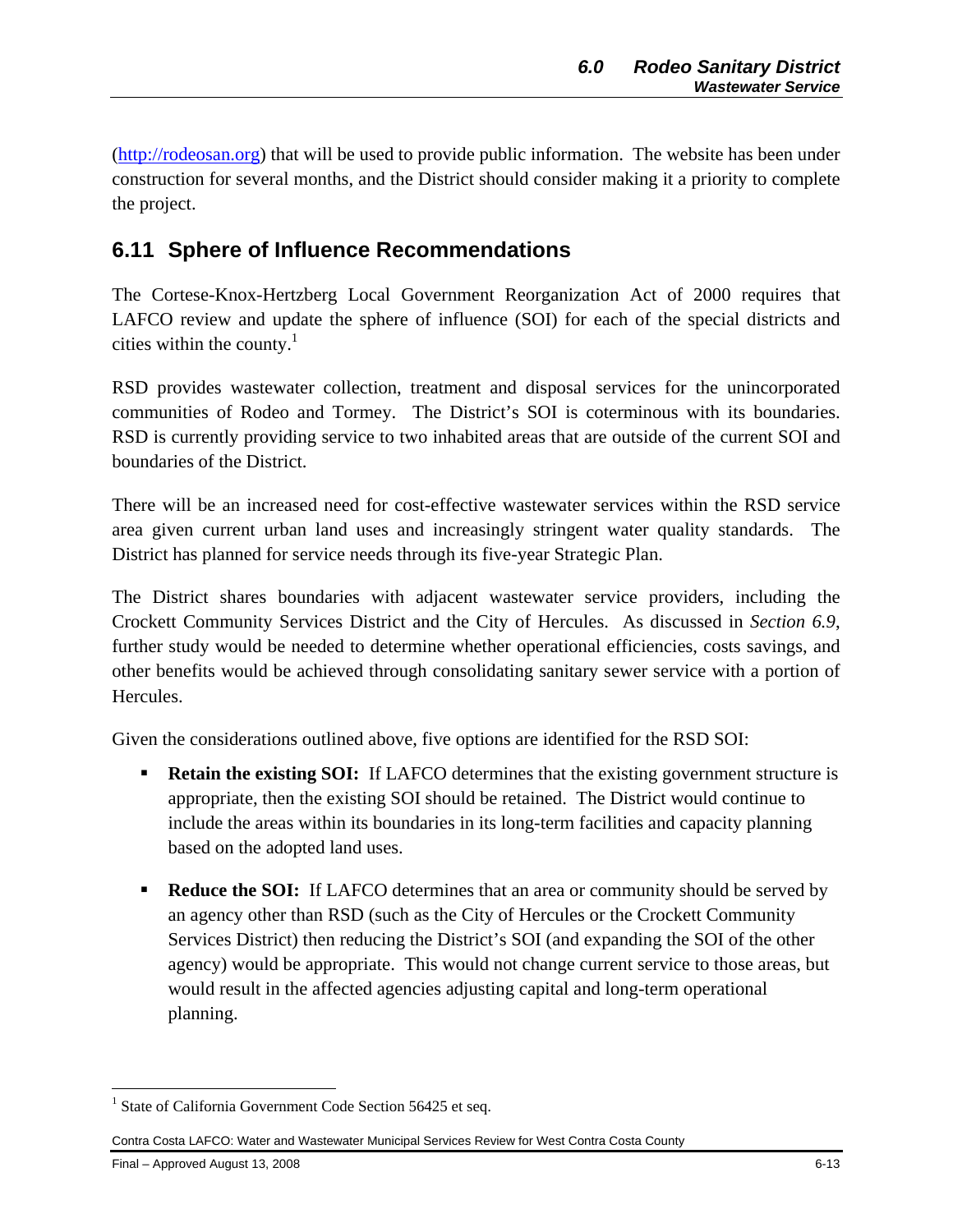- **Expand the SOI due to service provider change:** If LAFCO determines that an area or community should be served by RSD rather than the current service provider, then expanding the District's SOI (and reducing the SOI of the other agency, such as CCSD) would be appropriate. If RSD were authorized to serve additional area in Hercules, it would not require a change in the SOI of the city.
- **Adjust the SOI to be consistent with the adopted Urban Limit Line (ULL) within western Contra Costa County:** If LAFCO determines that RSD has the capacity to serve the area within the ULL, then adjusting the District's SOI would be appropriate. This option would expand the District's SOI to include areas within the ULL that may need wastewater services from RSD in the future. Depending on the boundaries chosen for any SOI expansion, this option would add significant amounts of territory to the District's SOI. This may include upwards of several square miles of territory.
- **Expand the SOI to include areas currently being served by RSD:** The Commission may wish to expand the District's SOI to include both the Bayo Vista apartments and the Viewpoint Blvd. subdivision, to which the District is providing services. Because both of these areas are inhabited, and because both of these individual areas are large, any SOI amendment to include them within RSD's SOI would require extensive CEQA review. RSD should pursue, at the earliest date practical, filing an application with LAFCO for a concurrent SOI amendment and annexation of both these areas. Contra Costa LAFCO requires two separate applications, one for each action, the SOI amendment and the annexation. This action would be consistent with earlier District combined SOI /annexation applications.

#### *SOI Recommendation*

It is recommended that LAFCO retain the District's existing SOI. RSD is providing and has been providing services to two inhabited areas outside of the existing SOI for many years. The District was under impression that these two areas were annexed into the District many years before. No Certificate of Completion, application or other documentation could be located to support that these two areas were annexed into RSD. The Commission could recommend that the SOI be amended to include these areas, however, such action would require extensive CEQA review, which this MSR does not provide. The consultant recommends that the District prepare the appropriate applications to submit to LAFCO which would amend the SOI of the District and annex the territory. Several past annexation applications with LAFCO included concurrent SOI amendments and this course of action would be consistent with those prior actions.

The District is providing adequate service, is maintaining its infrastructure, and has the capacity to serve the existing areas within its boundaries, given current and planned land uses. However,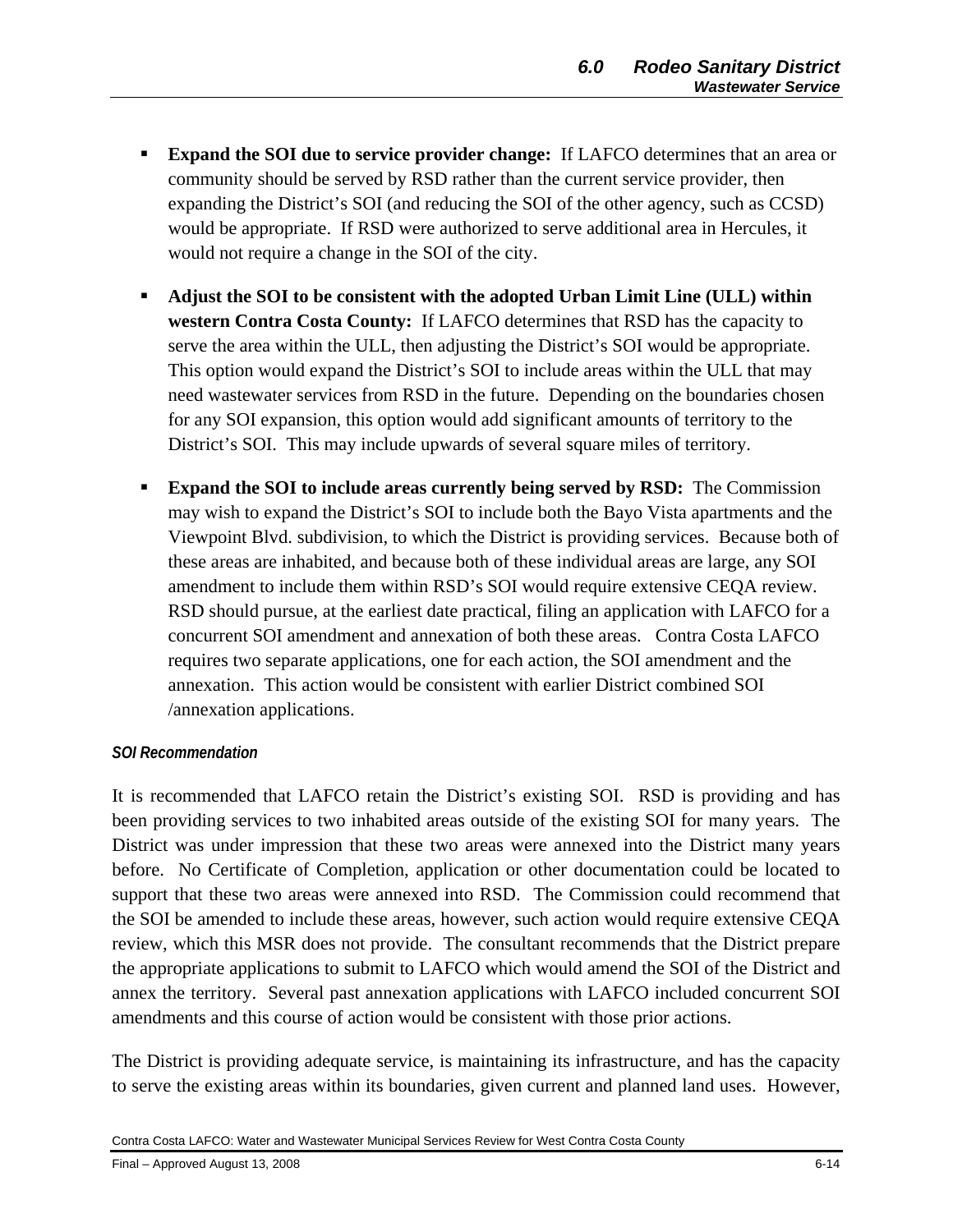the District has limited financial resources and is still working to correct infrastructure issues with its collection and conveyance system. There are currently no plans to expand capacity at the treatment plant.

The analysis of SOI issues is included in *Table 6.6* below.

| <b>Issue</b>                                          | <b>Comments</b>                                                                       |
|-------------------------------------------------------|---------------------------------------------------------------------------------------|
| SOI Update Recommendation                             | Retain the existing SOI                                                               |
| Services authorized to provide                        | Wastewater collection, treatment and disposal; solid waste collection                 |
| Existing and Planned Land Uses and                    | The District has no land use authority for the area where it provides wastewater      |
| Policies                                              | services. County plans include land uses and population growth that will need         |
|                                                       | increased wastewater services. County policies support the provision of               |
|                                                       | adequate wastewater service for residents and businesses.                             |
| Potential effects on agricultural and open            | Although there are some open space lands within the District's SOI and                |
| space lands                                           | boundaries, wastewater services do not by themselves induce growth on open            |
|                                                       | space lands. No Williamson Act contracts would be affected.                           |
| Opportunity for Infill Development rather             | The District has no land use authority and has no control over the location of infill |
| than SOI expansion                                    | development.                                                                          |
| Projected Growth in the Affected Area                 | Population is expected to increase by 17% over the next 23 years to 7,990             |
|                                                       | residents. There will be an increased need for wastewater services.                   |
| Services to be Provided to any areas added            | No areas are proposed to be added. The District is providing service to two           |
| to the SOI                                            | inhabited communities outside of existing SOI. District should consider future        |
|                                                       | application with LAFCO to add these areas to SOI and annexation.                      |
| Service Capacity and Adequacy                         | The District is providing adequate service, is financially stable although with       |
|                                                       | limited financial resources, and has the capacity to continue to provide services     |
|                                                       | within its boundaries. The District has planned for capital needs based on the        |
|                                                       | condition of the infrastructure and is implementing projects to rehabilitate          |
|                                                       | infrastructure.                                                                       |
| Location of Facilities, Infrastructure and            | The District provides services within the unincorporated communities of Rodeo         |
| Natural Features like rivers and ridgelines           | and Tormey. The District's offices and treatment plant are located in Rodeo. The      |
|                                                       | District discharges treated wastewater into the San Pablo Bay.                        |
| <b>Effects on Other Agencies</b>                      | Retaining RSD's existing SOI would have no effect on other agencies.                  |
| Potential for Consolidations or other                 | RSD's current boundaries do not divide any communities. Consolidating service         |
| Reorganizations when Boundaries Divide<br>communities | with Hercules for the Fox Boro and Victoria by the Bay subdivisions would require     |
|                                                       | additional study.                                                                     |

#### **Table 6.6 Rodeo Sanitary District SOI Issue Analysis**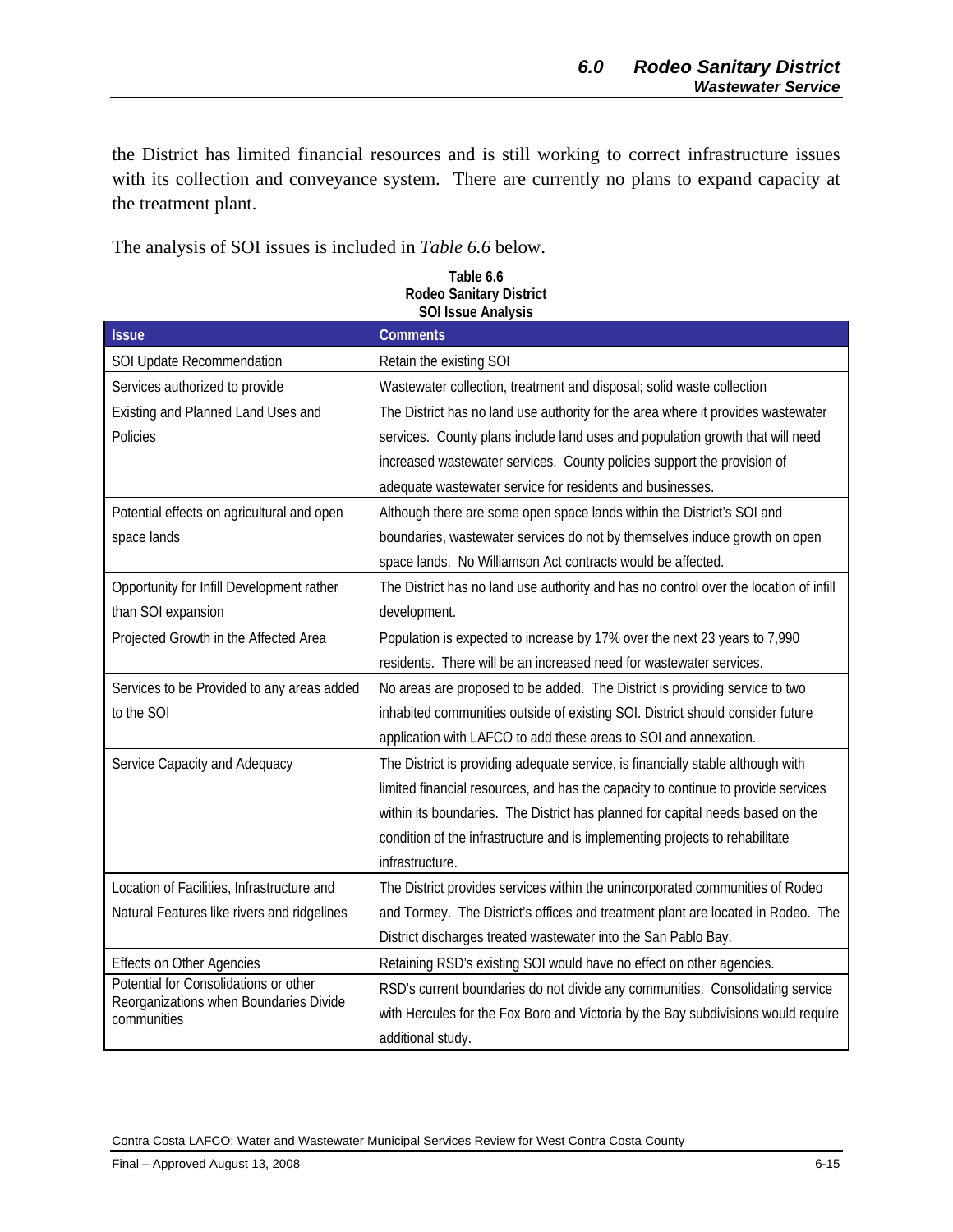#### **Table 6.6 Rodeo Sanitary District SOI Issue Analysis**

| <b>Issue</b>                               | <b>Comments</b>                                                                      |
|--------------------------------------------|--------------------------------------------------------------------------------------|
| Social or economic communities of interest | The District was formed in 1939. The District collects service charges from          |
| in the area                                | existing users and fees for new connections; the District also receives a portion of |
|                                            | the 1% property tax. Property owners within the area and ratepayers have an          |
|                                            | economic interest in receiving services from this investment.                        |
| Willingness to serve                       | The District wishes to continue to provide services within its boundaries;           |
|                                            | furthermore, the District noted that it believes it could provide treatment and      |
|                                            | disposal services for a portion of northern Hercules.                                |

## **6.12 Determinations**

#### **6.12.1 Growth and Population**

*Purpose: To evaluate service needs based upon existing and anticipated growth patterns and population projections.* 

RSD serves an area of approximately 1.4 square miles within the unincorporated communities of Rodeo and Tormey adjacent to San Pablo Bay. The current estimated population within the District's boundaries is 6,833 residents; this is expected to reach 7,990 by 2030 with an average annual growth rate of 0.7 percent.

Growth within RSD's service area will primarily occur through infill and redevelopment. There will be an increased need to provide cost-effective wastewater services given the urban development and increasingly stringent water quality standards. The District will need to continue to implement capital improvements to ensure adequate service levels for existing and new customers, including pipeline replacements, rehabilitation of the pump stations and force main, and treatment plant improvements.

## **6.12.2 Infrastructure Needs or Deficiencies**

*Purpose: To evaluate the infrastructure needs and deficiencies in terms of supply, capacity, condition of facilities, and service quality.* 

RSD provides wastewater collection, treatment and disposal services for residential, commercial, and industrial customers. The infrastructure consists of approximately 25 miles of sewer gravity pipeline, two force mains, and 2 pump stations. The wastewater receives secondary treatment at the RSD Water Pollution Control Plant in Rodeo and is discharged to San Pablo Bay. The disposal facilities are jointly owned by RSD and the cities of Pinole and Hercules.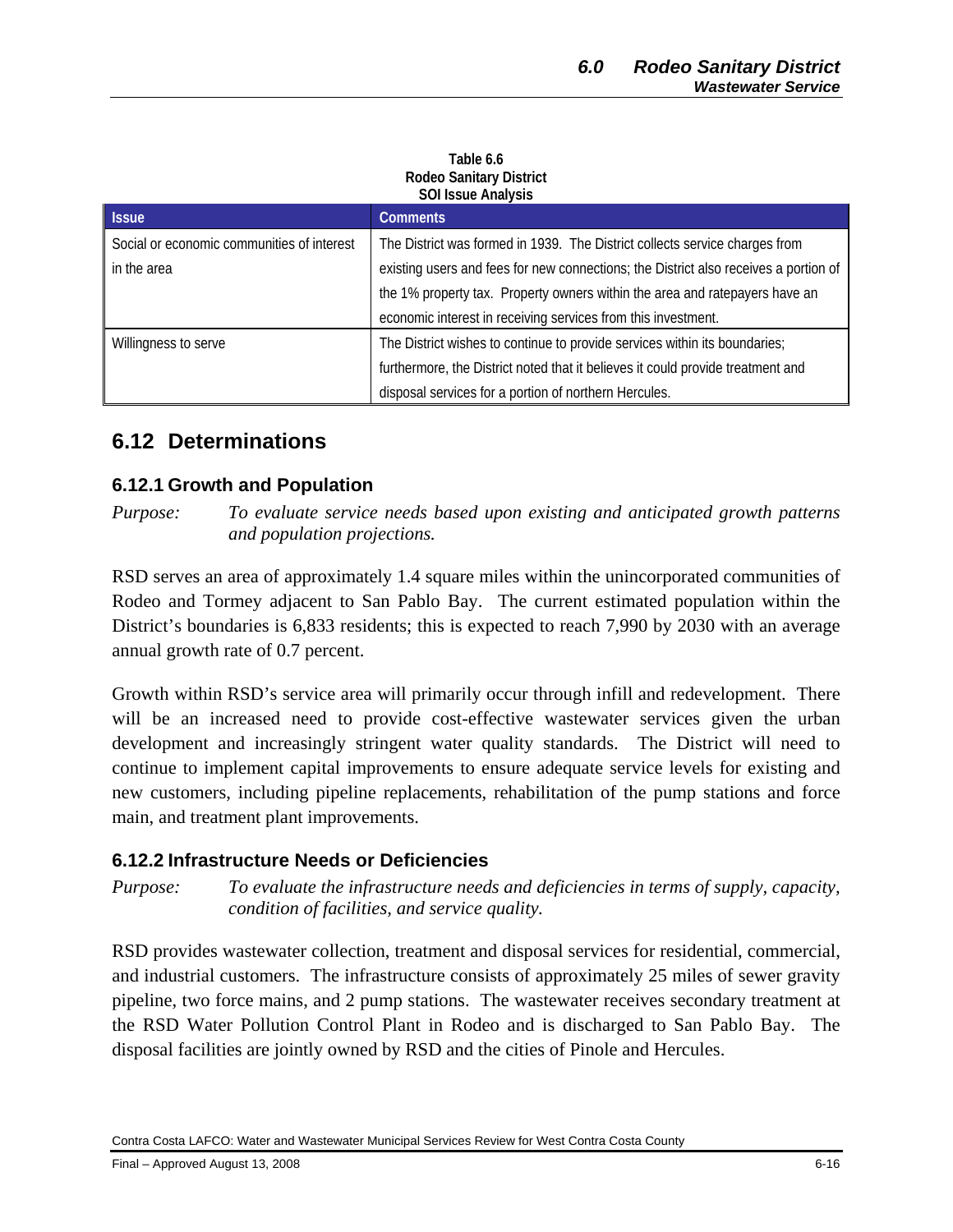RSD's infrastructure is in fair condition; the District is working to correct issues stemming from years of deferred maintenance and delayed capital improvements. The District has identified infrastructure needs in its five-year Strategic Plan prepared in August 2006 and uses the Plan for capital improvement planning. In order to meet regulatory requirements and ensure adequate service for existing and new customers, the District will need to continue to implement capital projects for the collection and conveyance system as well as the treatment facilities. The District has made significant progress in the past several years to address deficiencies and achieve regulatory compliance.

## **6.12.3 Financing Constraints and Opportunities**

*Purpose: To evaluate a jurisdiction's capacity to finance needed improvements and services.* 

RSD's primary source of revenue is sewer service charges. The District also receives some property tax revenue as well as franchise fees on the solid waste collection service. RSD has limited reserves due to management decisions in the 1980's and 1990's, and the significant capital needs it has been addressing over the past several years.

RSD has increased its annual wastewater service rates and uses long-term debt to finance capital projects. The District pursues grants and low interest loans where feasible. The District should be encouraged to build reserves going forward.

## **6.12.4 Cost Avoidance Opportunities**

*Purpose: To identify practices or opportunities that may help eliminate unnecessary costs.* 

RSD has made significant progress in improving its infrastructure, which will reduce the risk of future violations and penalties. RSD plans to develop an ordinance that will require property owners to repair private sewer laterals. The District is also addressing infiltration and inflow issues, which will reduce the amount of wastewater that must be treated. RSD is avoiding power costs through infrastructure improvements for its treatment facility. In addition, treatment system improvements have reduced the amount of chemicals needed, providing an additional cost savings.

## **6.12.5 Opportunities for Rate Restructuring**

*Purpose: To identify opportunities to impact rates positively without decreasing service levels.* 

RSD uses a flat rate structure for both residential and non-residential customers. The District uses a commercial/industrial rate structure that is based on actual wastewater flows and wastewater loading. Given the increasingly stringent regulatory requirements, impacts of new service on the collection and conveyance system, and the likely need for enhanced treatment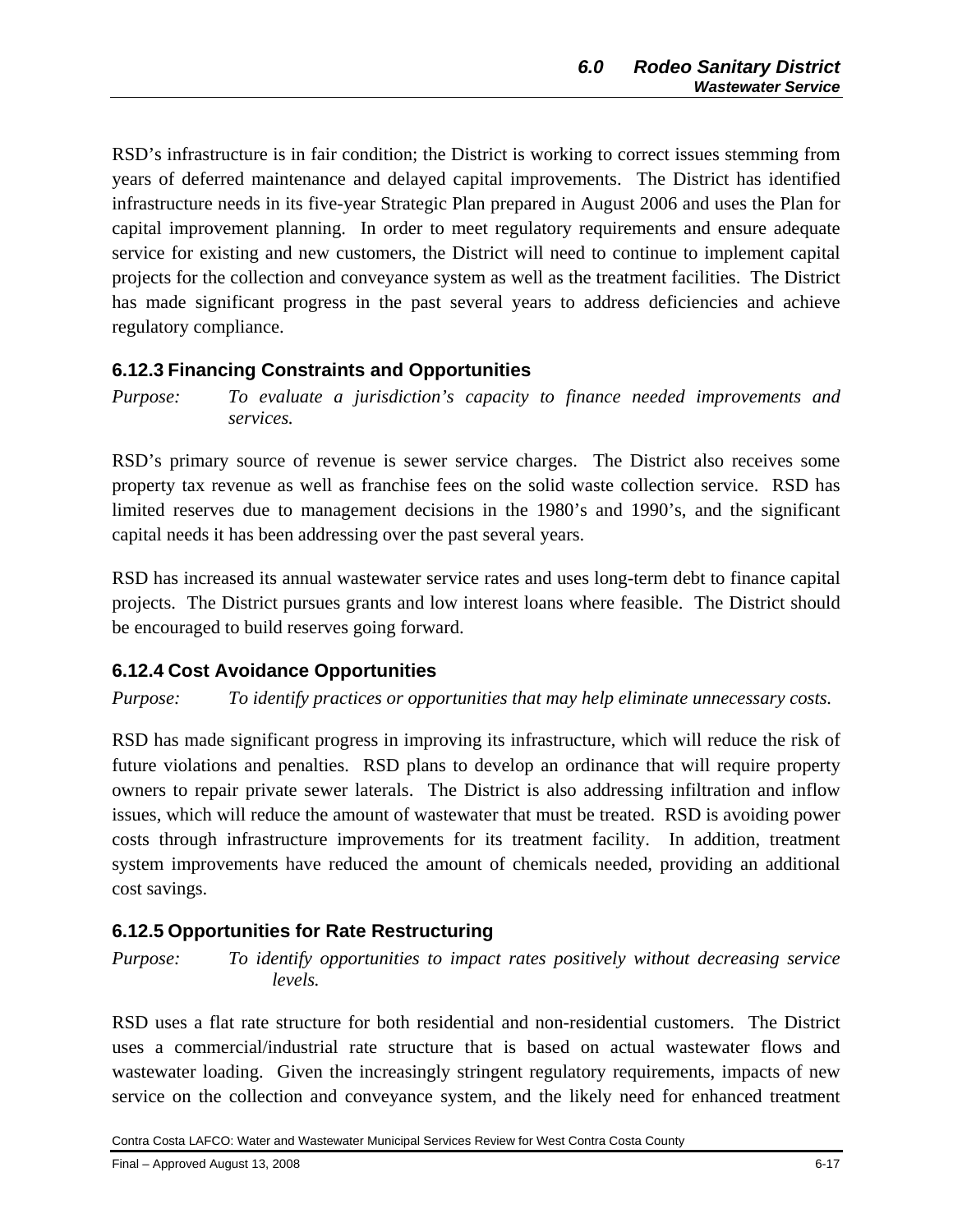processes in order to meet future regulations, the District should evaluate its connection fee to ensure that it is adequate.

## **6.12.6 Opportunities for Shared Facilities**

*Purpose: To evaluate the opportunities for a jurisdiction to share facilities and resources to develop more efficient service delivery systems.* 

RSD shares disposal facilities with the cities of Pinole and Hercules. There may be an opportunity for RSD to provide treatment services for the Fox Boro and Victoria by the Bay subdivisions within northern Hercules. This would free up capacity at the Pinole-Hercules WPCP, which is currently operating at capacity. No studies have been conducted to evaluate this opportunity.

#### **6.12.7 Evaluation of Management Efficiencies**

*Purpose: To evaluate management efficiencies of the jurisdiction.* 

RSD operates with minimal staff, and contracts for some services such as engineering consulting and surveying. The District uses five-year strategic plan and capital and operations budget to guide district operations.

#### **6.12.8 Government Structure Options**

*Purpose: To consider the advantages and disadvantages of various government structures to provide public services.* 

RSD provides wastewater collection, treatment and disposal services for the unincorporated communities of Rodeo and Tormey. Three government structure options were identified:

- $\blacksquare$  Maintain the status quo
- Consolidate sanitary sewer service with a portion of the City of Hercules
- Amend the SOI and Annex the two inhabited areas currently being service by RSD

*Maintain the status quo:* RSD is currently providing wastewater collection, treatment and disposal services for residences and businesses within its boundaries. The District is providing adequate service, maintains its infrastructure, and is financially stable. The District is rehabilitating its infrastructure and is implementing programs and practices that improve cost efficiency. The benefits of this option are continuation of service and economies that benefit ratepayers.

*Consolidate sanitary sewer service with a portion of Hercules:* The City of Hercules provides wastewater services within its corporate boundaries to the south of RSD. Currently, the City operates the collection system and the wastewater is directed to the Pinole-Hercules WPCP